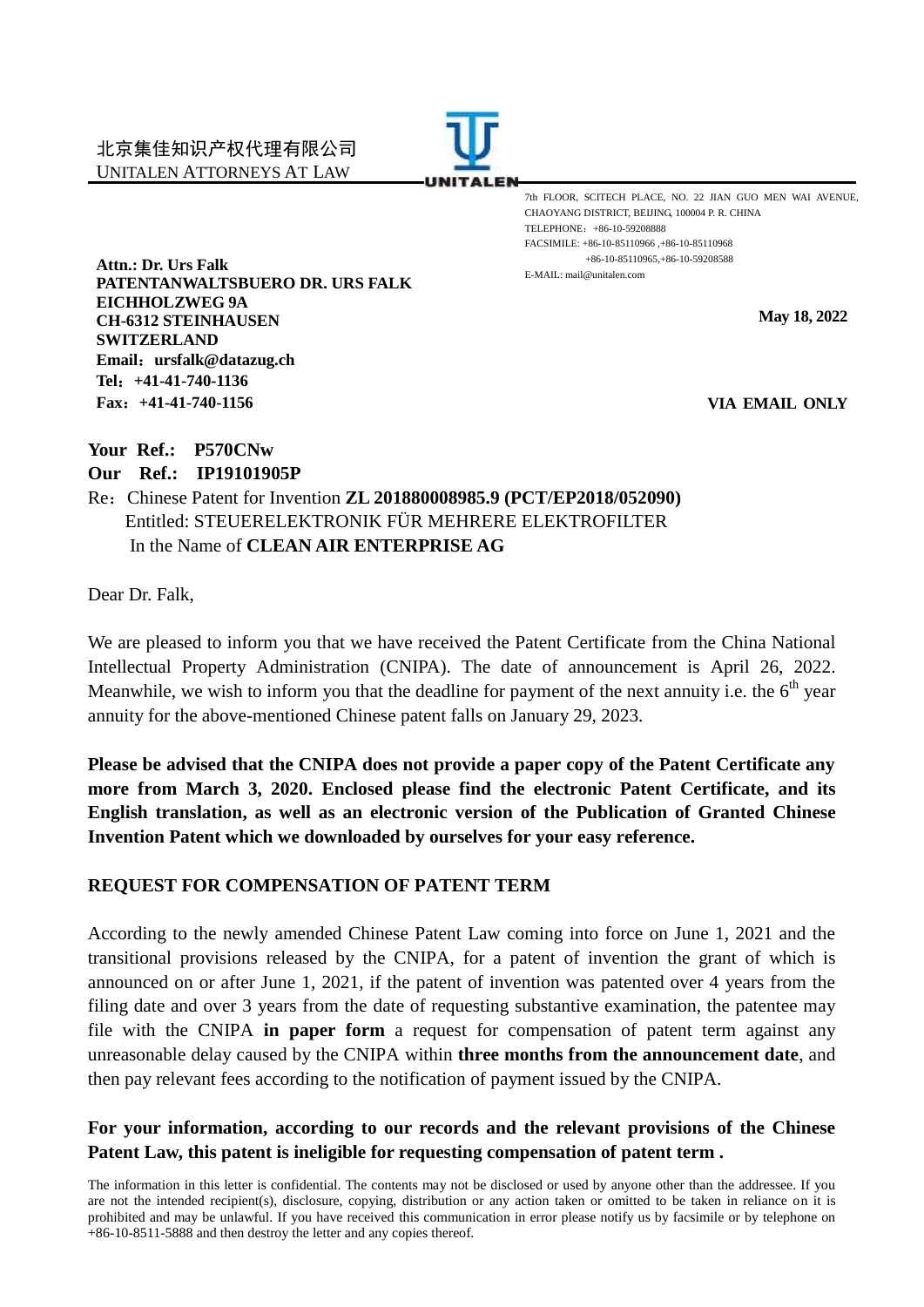### **MACAU REGISTRATION**

**To extend the protection of the above-identified Chinese patent in Macau, the applicant must file a request with the Intellectual Property Department of the Macau Economy Services**  within 3 months from the CNIPA announcement date. Since this deadline (i.e. July 26, 2022) **cannot be extended and some necessary documents must be well prepared before the filing, please let us know at least one month before the deadline if the applicant wants us to proceed with the above formality in Macau.**

Should you have any other questions or requirements, please feel free to contact us.

Very truly yours,

Xue Li (Ms.) For Yongfan Ding (Mr.) Encls.: as stated above

The information in this letter is confidential. The contents may not be disclosed or used by anyone other than the addressee. If you are not the intended recipient(s), disclosure, copying, distribution or any action taken or omitted to be taken in reliance on it is prohibited and may be unlawful. If you have received this communication in error please notify us by facsimile or by telephone on +86-10-8511-5888 and then destroy the letter and any copies thereof.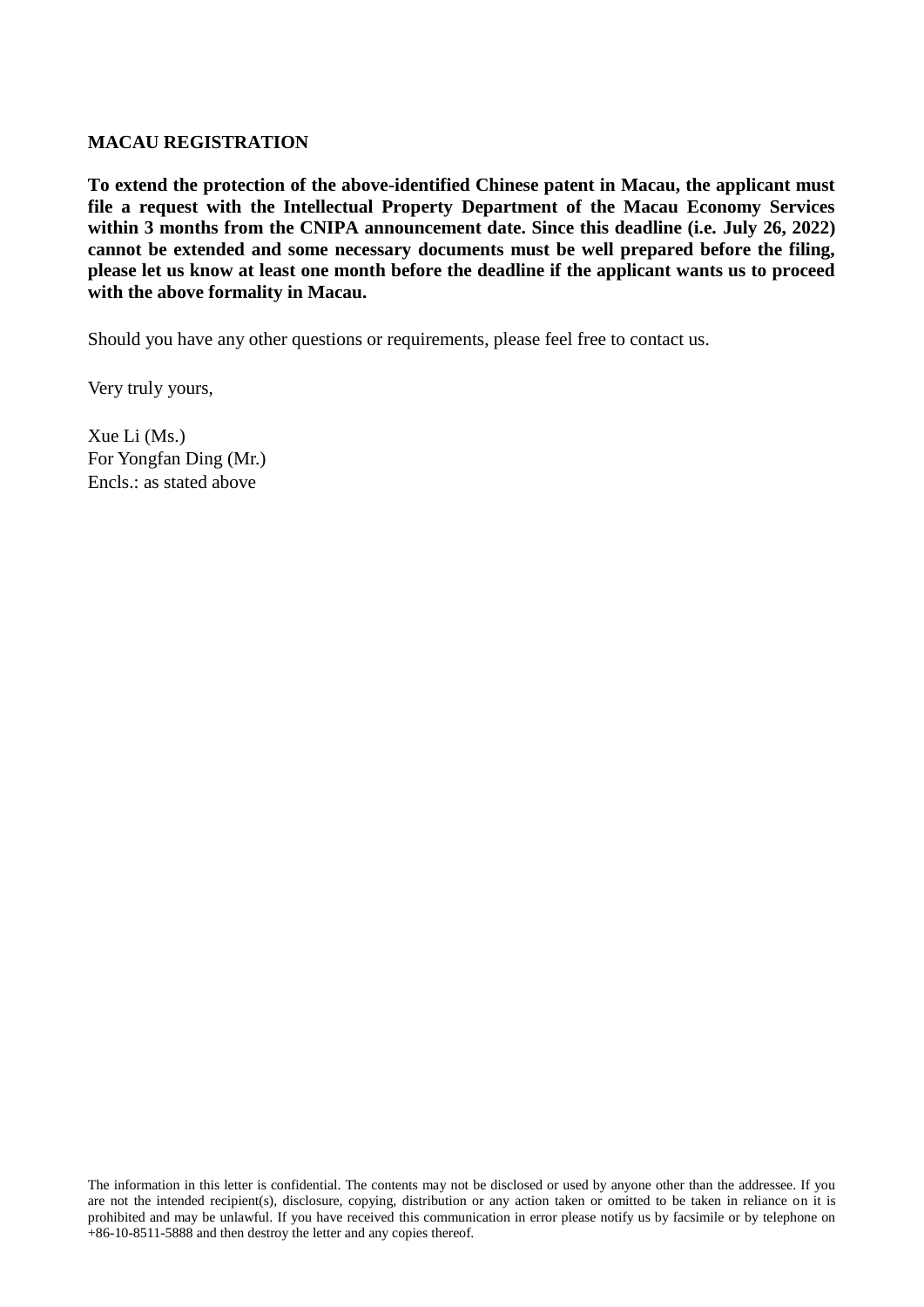# **Patent Certificate of Invention**

**Title of Invention:** STEUERELEKTRONIK FÜR MEHRERE ELEKTROFILTER **Inventor:** OBERHAENSLI, Rene **Patent Number:** ZL 201880008985.9 **Date of Filing:** January 29, 2018 **Patentee:** CLEAN AIR ENTERPRISE AG **Address:** St. Wendelin 1 6343 Holzhaeusern ZG Switzerland **Date of Announcing Grant of Patent:** April 26, 2022 **Announcement Number:** CN 110235067 B

According to the Chinese Patent Law, after examination, the China National Intellectual Property Administration decides to grant the patent for Invention, issue the patent certificate, and register it in the Patent Register. The patent shall take effect as of the announcement date. The duration of the patent for invention shall be twenty years, counted from the date of filing.

The patent certificate records the legal status of the patent at the time of registration. Any transfer, pledge, invalidation, cessation and restoration of patent, any change in the name, nationality and address of the patentee, etc. are recorded in the Patent Register.

> Director of China National Intellectual Property Administration: **Changyu Shen** April 26, 2022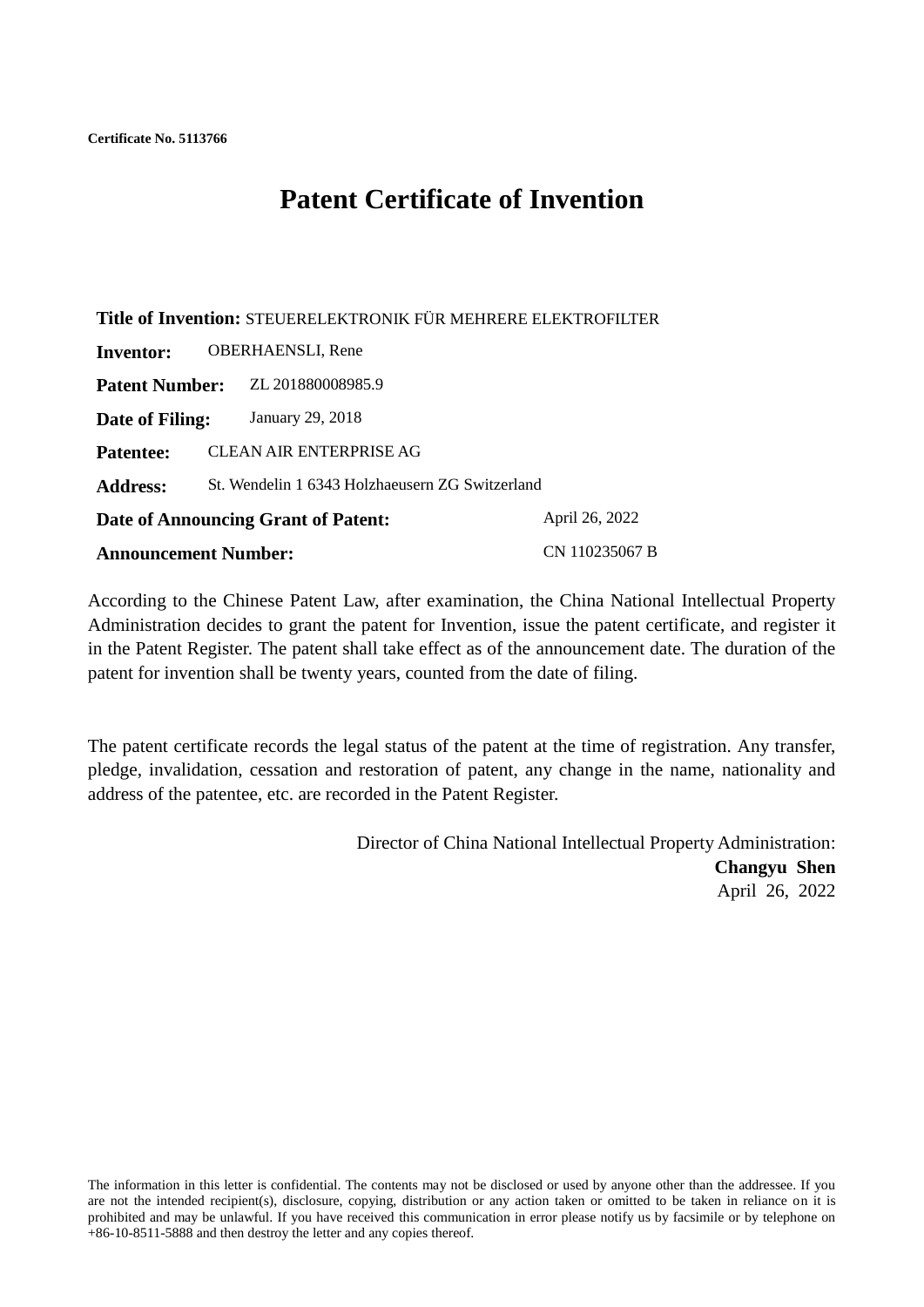**Certificate No. 5113766**

The patentee shall pay annuities as prescribed in the Chinese Patent Law and Implementing Regulations of the Chinese Patent Law. Annuities shall be paid by **January 29** annually. Where an annuity is not paid as prescribed, the patent shall lapse from the expiration of the time limit by which the annuity should be paid.

The information regarding the applicant(s) and inventor(s) recorded in the patent on the date of filing is as follows:

#### **Applicant**:

CLEAN AIR ENTERPRISE AG

**Inventor:**

OBERHAENSLI, Rene